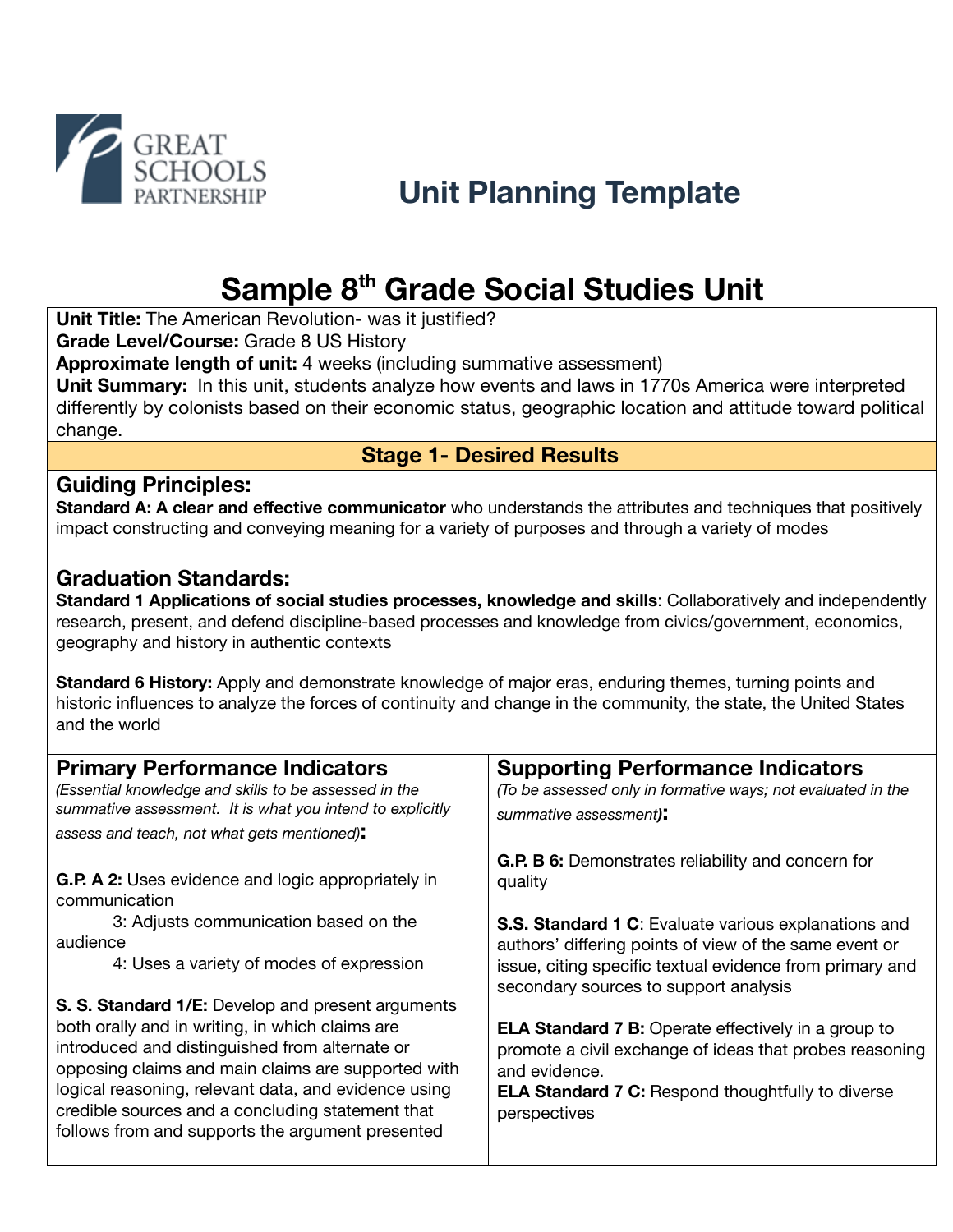| S.S. Standard 6 B: Analyze interpretations of historical<br>events that are based on different perspectives and<br>evidence<br><b>S.S. Standard 6 D:</b> Analyze the factors that influenced<br>the perspectives of people in history and led them to<br>interpret the same events differently                                                                                                                                                                           | <b>Economics D:</b> Compare different economic<br>systems explain the relationship between the region's<br>economic system and its government, and the resulting<br>costs and benefits                                                                                                                                                                                                                                                                                                                                                                                                                                                                                                                    |
|--------------------------------------------------------------------------------------------------------------------------------------------------------------------------------------------------------------------------------------------------------------------------------------------------------------------------------------------------------------------------------------------------------------------------------------------------------------------------|-----------------------------------------------------------------------------------------------------------------------------------------------------------------------------------------------------------------------------------------------------------------------------------------------------------------------------------------------------------------------------------------------------------------------------------------------------------------------------------------------------------------------------------------------------------------------------------------------------------------------------------------------------------------------------------------------------------|
| <b>Understandings:</b><br>· Students will understand that events in history are<br>rarely, if ever, interpreted in the same way by people at<br>the time; similarities and differences in perspectives<br>often depend upon social/economic status,<br>geographic location and connection to authority.<br>• The work of a historian involves analyzing people's<br>motives and perspectives to understand the<br>significance of historical events.                     | <b>Essential Question(s):</b><br>Were the colonists justified in overthrowing their<br>government?                                                                                                                                                                                                                                                                                                                                                                                                                                                                                                                                                                                                        |
| <b>Students will know</b><br>• Mercantilism as economic system<br>• Reasons for settlement of English colonies<br>• Definitions of radical, moderate, conservative<br>• Costs/benefits for England having colonies/<br>costs/benefits for colonists being part of England<br>• Proclamation of 1763<br>• Quartering Act<br>• Boston Massacre<br>• Stamp Act<br>· Intolerable Act<br>• Terms- Persuasive Essay: Claim, counterargument,<br>Debate- Presentation, Rebuttal | Students will be able to<br>Analyze how differing motives, interests, beliefs,<br>hopes and fears influence people's perspectives<br>Highlight & use evidence from informational text to<br>$\bullet$<br>support analysis, reflection and research;<br>Summarize argument in single sentence<br>$\bullet$<br>Support argument with logical reasoning & accurate<br>$\bullet$<br>data/evidence that demonstrate understanding of<br>topic<br>Analyze multiple interpretations of a historical or<br>$\bullet$<br>current event<br>Differentiate between historical fact and<br>interpretation<br>Compare and contrast treatments of the same topic<br>$\bullet$<br>in several primary and secondary source |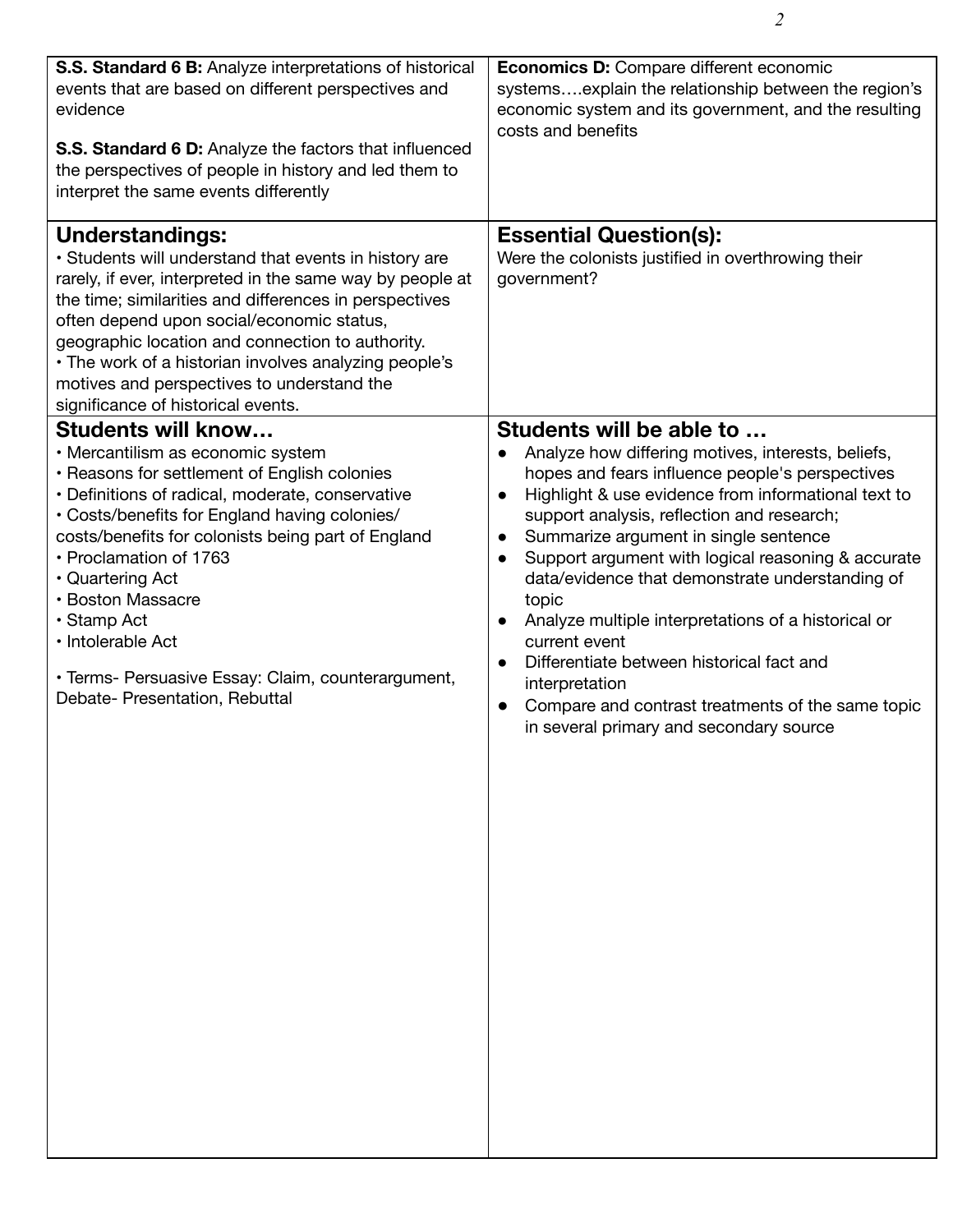## **Stage 2- Evidence of Student Learning** *Assessment Design*

| <b>Scoring Criteria (Rubric)</b>                                                                                                                                                                                                                                                                                                                                                                                    |                                                                                                                         |                                                                                                             |                                                                                                                                                                                                                      |                                                                                                                                                                                 |
|---------------------------------------------------------------------------------------------------------------------------------------------------------------------------------------------------------------------------------------------------------------------------------------------------------------------------------------------------------------------------------------------------------------------|-------------------------------------------------------------------------------------------------------------------------|-------------------------------------------------------------------------------------------------------------|----------------------------------------------------------------------------------------------------------------------------------------------------------------------------------------------------------------------|---------------------------------------------------------------------------------------------------------------------------------------------------------------------------------|
| <b>Indicator</b>                                                                                                                                                                                                                                                                                                                                                                                                    | 1                                                                                                                       | $\mathbf 2$                                                                                                 | 3                                                                                                                                                                                                                    | 4                                                                                                                                                                               |
| G.P. A2: Uses<br>evidence and logic<br>appropriately in<br>communication                                                                                                                                                                                                                                                                                                                                            | I can state or list<br>relevant ideas or<br>facts.                                                                      | I can express my<br>ideas and present<br>some evidence to<br>support them.                                  | I can explain ideas<br>logically and use<br>evidence to<br>support them.                                                                                                                                             | I can cite specific<br>evidence and<br>synthesize ideas<br>logically.                                                                                                           |
| G.P. A3: Adjusts<br>communication<br>based on the<br>audience                                                                                                                                                                                                                                                                                                                                                       | I can identify the<br>audience for my<br>work.                                                                          | I can recognize<br>different audiences<br>and think about<br>their needs.                                   | I can differentiate<br>my tone, level of<br>complexity, and<br>voice based on<br>audience.                                                                                                                           | I can assess the<br>audience for my<br>work and adapt my<br>communication<br>style to match their<br>needs.                                                                     |
| G.P. A4: Uses a<br>variety of modes of<br>expression                                                                                                                                                                                                                                                                                                                                                                | I can state my<br>ideas.                                                                                                | I can show what I<br>mean in more than<br>one way                                                           | I can express<br>myself in a variety<br>of ways                                                                                                                                                                      | I can express<br>myself in a variety<br>of sophisticated or<br>subtle ways                                                                                                      |
| S. S. Standard<br>1/E: Develop and<br>present arguments<br>both orally and in<br>writing, in which<br>claims are introduced<br>and distinguished<br>from alternate or<br>opposing claims and<br>main claims are<br>supported with<br>logical reasoning,<br>relevant data, and<br>evidence using<br>credible sources and<br>a concluding<br>statement that<br>follows from and<br>supports the<br>argument presented | I can tell the<br>difference between<br>a fact and an<br>argument and find<br>evidence that<br>supports an<br>argument. | I can construct an<br>argument with<br>supporting details<br>and identify<br>possible<br>counter-arguments. | I can develop and<br>present arguments<br>orally and in<br>writing, support<br>them with specific<br>evidence, draw<br>logical conclusions<br>from the evidence,<br>and refute<br>opposing claims to<br>my argument. | I can argue a<br>position orally and<br>in writing by select<br>the most<br>convincing,<br>credible evidence<br>to support it, while<br>discrediting<br>opposing<br>viewpoints. |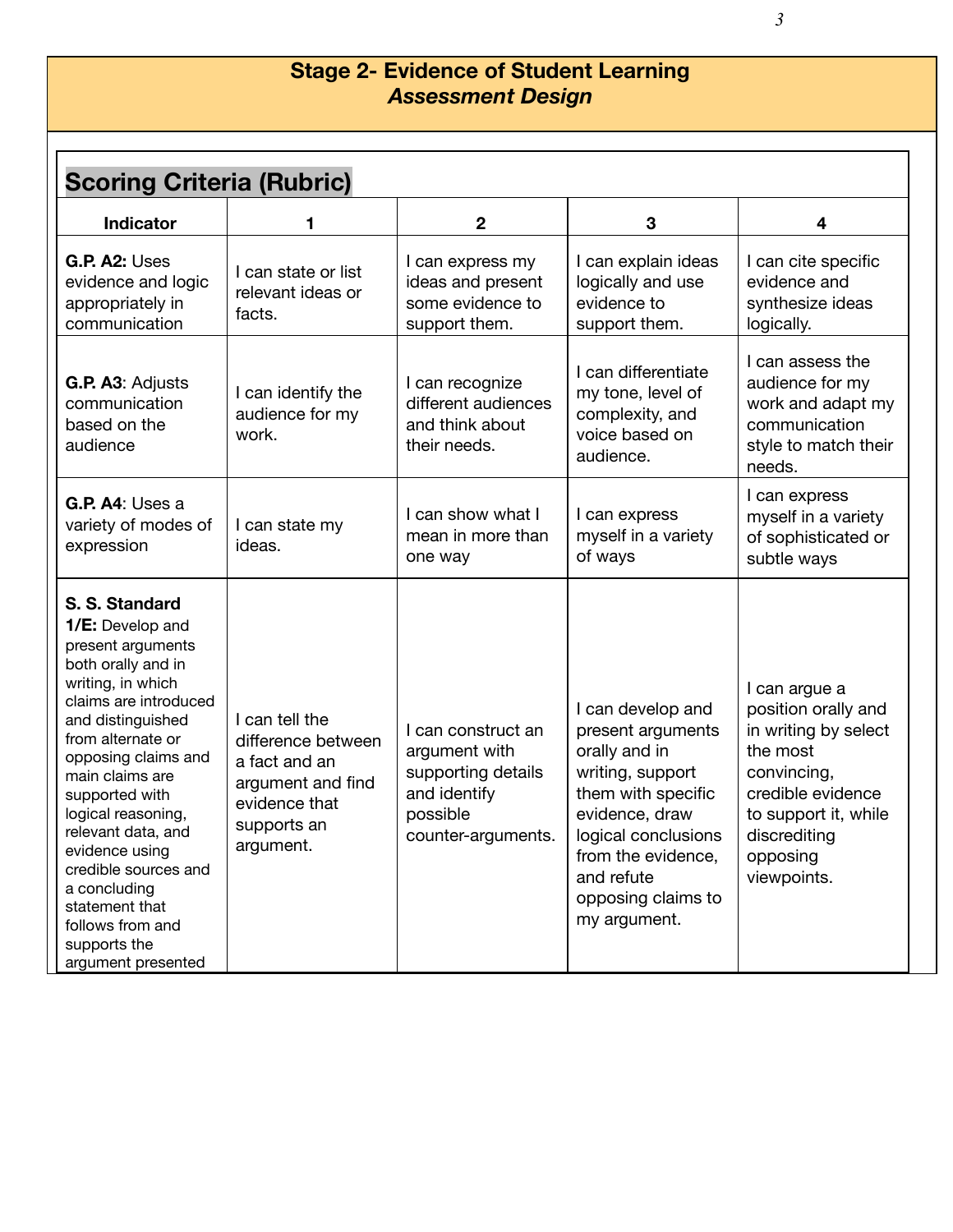| S.S. Standard 6 B:<br>Use evidence to<br>analyze<br>interpretations of<br>historical events<br>based on different<br>perspectives                                     | I understand that<br>an historical event<br>might be<br>interpreted<br>differently based on<br>a person's point of<br>view at the time. | I can contrast<br>different points of<br>view of an historical<br>event, citing<br>general evidence to<br>support my point.     | I can compare and<br>contrast<br>interpretations of<br>historical events<br>from different<br>points of view,<br>using specific<br>evidence to<br>support my point. | I can critique<br>different points of<br>view regarding an<br>historical event,<br>using specific,<br>convincing<br>evidence to<br>support my point. |
|-----------------------------------------------------------------------------------------------------------------------------------------------------------------------|-----------------------------------------------------------------------------------------------------------------------------------------|---------------------------------------------------------------------------------------------------------------------------------|---------------------------------------------------------------------------------------------------------------------------------------------------------------------|------------------------------------------------------------------------------------------------------------------------------------------------------|
| S.S. Standard 6 D:<br>Analyze the factors<br>that influenced the<br>perspectives of<br>people in history &<br>led them to<br>interpret the same<br>events differently | I can identify<br>factors that<br>influenced people's<br>points of view<br>about historical<br>events.                                  | I can compare and<br>contrast different<br>factors that<br>influenced people's<br>points of view<br>about historical<br>events. | I can analyze how<br>people's<br>experiences,<br>background, and<br>perspectives lead<br>them to interpret<br>events differently.                                   | I can determine the<br>relative importance<br>of various factors in<br>influencing<br>people's points of<br>view about<br>historical events.         |

## **Summative assessment**

Students will assume the roles of historical figures and participate in a 1776 colonial town meeting at which they will debate whether to declare independence from Great Britain. Loyalists and Patriots will try to persuade Neutralists to join their side; Neutralists will question the Loyalists and Patriots on their arguments and use/interpretation of evidence and then vote each "round" on which side has the most compelling arguments and rebuttals. All students will use strategic thinking to cite evidence, develop logical arguments and justify their own conclusions or critique conclusions others have drawn. (*SS 1E, SS 6B, SS 6D, GP A2*) Students who are proficient are able to think strategically and make logical inferences about the perspective the historical person they are role-playing would have had on the events and key laws of 1770s America. (*GP A2, SS 1E)*

Students will prepare the following materials to use in their town meeting:

- Written speech from perspective of historical person who the student is role-playing (SS 1/E; SS 6 E, GP A.2, A.3)
- Create a visual (poster, google site, twitter feed, etc.) that demonstrates the point of view of character (SS 6/B; GP A.4)
- Nameplate for historical character with "quote" summarizing character's perspective on independence from Great Britain (GP A.4; SS 6.B)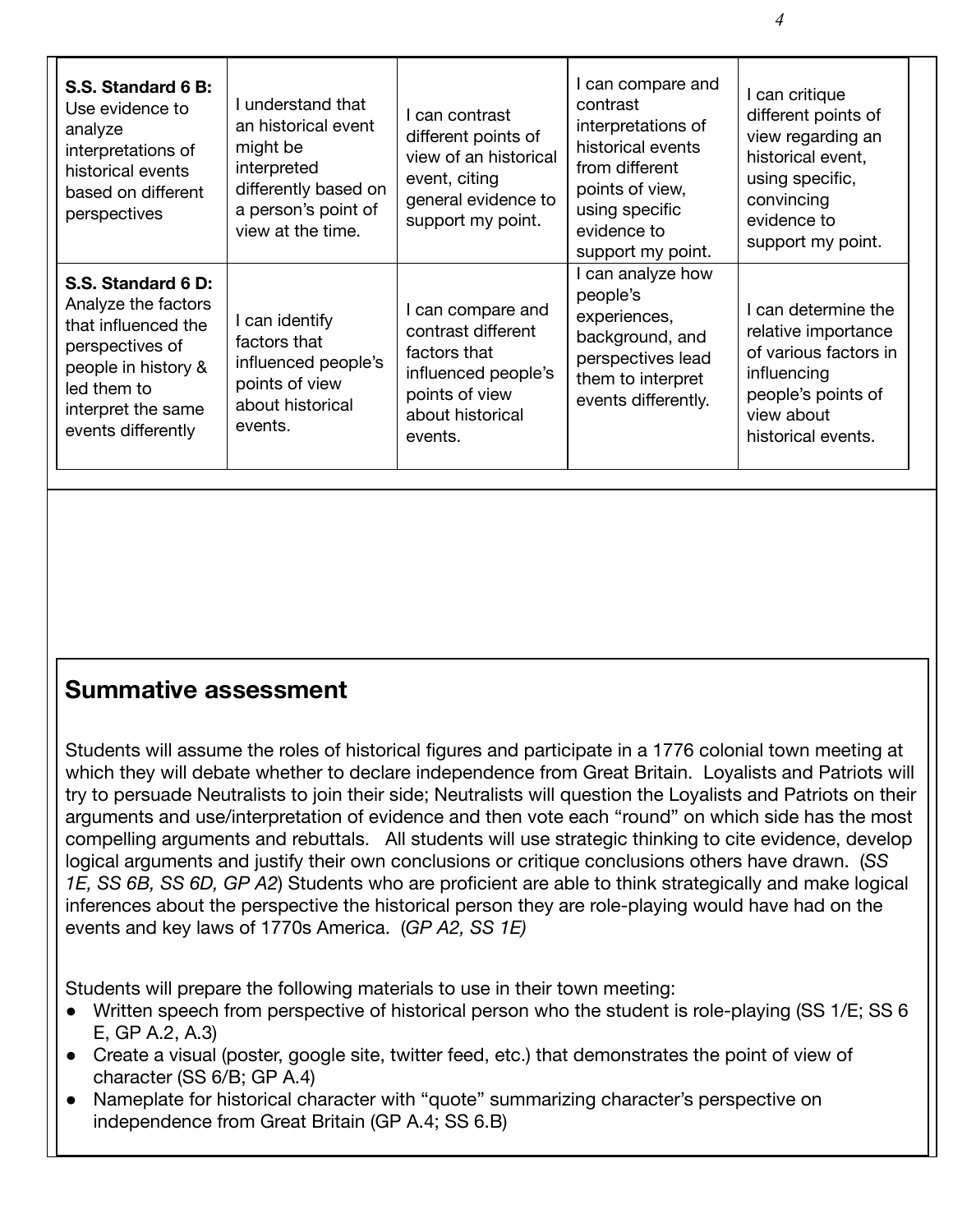During the town meeting, students will:

• Present the speech they have prepared and participate in the development of a rebuttal or counter argument (G P A.2; A.3; A.4)

## **Entry-level Assessments**

## **1. PRO/CON: Should Snowden get a freedom medal or jail time?**

(Using <https://newsela.com/articles/snowden-procon/id/2410/> assess strategic reading of informational texts; using evidence; writing arguments and recognizing counterarguments; elements of oral debate)

- Start with a mini-lecture and class discussion to give context about Edward Snowden and his decision to leak information
- Students read Newsela pro/con article
- Students complete a graphic organizer of their argument, including main idea, evidence, counter-arguments, and conclusion
- Introduce the format of debate
- Class debate on the issue
- Debrief/ written reflection: What arguments made by classmates in the spectrum activity did you think were effective? What kinds of persuasive techniques were used by your peers in the activity?

## **2. List, Group, Label (pre-assess content knowledge)**

This is a brainstorming and categorizing activity that requires students to use their background knowledge. The teacher asks students to brainstorm words associated with the American Revolution- these can be events, laws, people, or descriptive words.

- Each student individually brainstorms words or ideas they associate with the American Revolution. Students are asked to brainstorm at least seven words/ideas.
- Students then work in small groups, sharing their lists. As students begin to work on combining the lists in their small group, they are asked to sort the words by perspective—those that view the Revolution positively, negatively, or neutrally.
- Students generate questions or prediction statements related to what they think they will learn in the unit.

Debrief questions: 1) To what extent was there a balance of perspectives in your words/ideas? 2) What influences you to agree or disagree with a perspective on history or current events? 3) What can we do to consider multiple perspectives during our investigation of the American Revolution?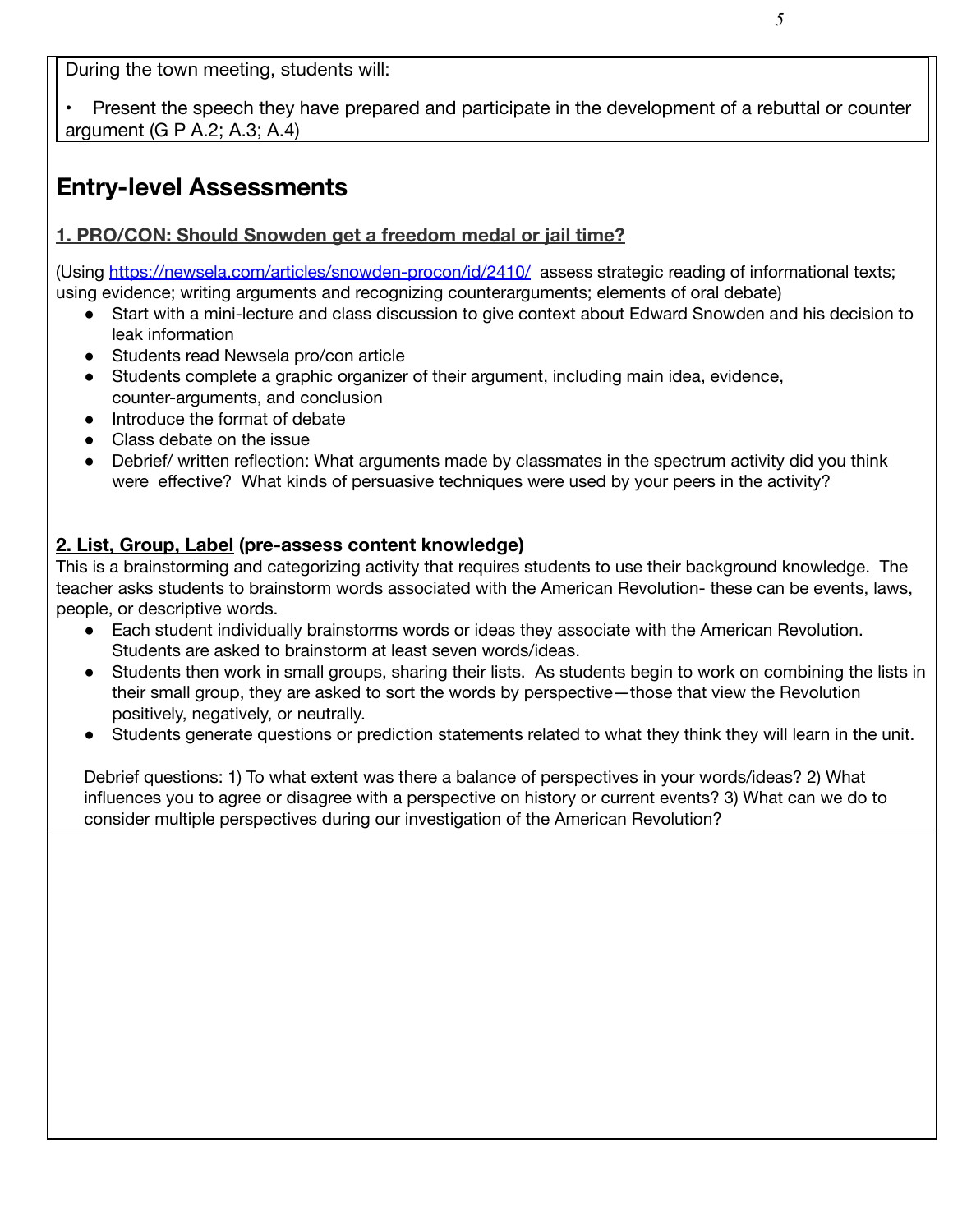## **Stage 3: Instructional Design**

## **Entry Event or Hook:**

Show students without comment the first of two political cartoons from 1770s. It depicts a group of colonists pulling down a statue of King George III (supports the patriots' perspective). Teacher tells students that this is a primary source document and that they will be asked questions historians ask in understanding the significance of primary source documents: "What do you see?" "From whose point of view is this cartoon from?" "What's my evidence for my analysis?" The second cartoon shows a group of colonists attacking a tax collector, tar and feathering him, as well as pouring tea down his throat (British perspective)- the teacher asks the same questions. Then show the cartoons side by side- the different points of view between the cartoons is clear. Teacher poses questions- why would people have different points of view about the colonists rebelling against Britain? What are some of the reasons a colonist might support the king? Or support rebellion? Class continues with the pre-assessments described above.

## **Provide a skeleton overview of lessons in the unit**

Based on your entry-level assessment data, a teacher may adjust the sequence, pacing, and student grouping. Learning experiences can be designed so that teacher is available to provide additional

| <b>Daily Learning Target</b>                         | <b>Formative Assessment</b>                                           | <b>Learning Experience(s)</b>                               |
|------------------------------------------------------|-----------------------------------------------------------------------|-------------------------------------------------------------|
| I can explain the reasons for                        | · Presentation checklist: 1)                                          | Day 1: Each small group                                     |
| the settlement of various                            | "headline statement"                                                  | researches using textbook,                                  |
| English colonies                                     | 2) examples to support                                                | audio file, and supplied                                    |
| $(2 \text{ days})$                                   | headline, 3) explanation of                                           | internet resources the                                      |
|                                                      | important dates/events in                                             | settlement of one colony.                                   |
|                                                      | colony                                                                | Prepares short presentation                                 |
|                                                      | 4) students define terms, use<br>clear voice, maintain eye<br>contact | Day 2: Presentations in small<br>groups. Students complete  |
|                                                      | • Complete Venn diagram with                                          | matrix graphic organizer                                    |
|                                                      | partner comparing two<br>colonies                                     |                                                             |
|                                                      | (done beginning of class after                                        |                                                             |
|                                                      | presentations)                                                        |                                                             |
| I can define mercantilism and                        | • Role play cards (farmer,                                            | In class reading & note-taking                              |
| describe how it could be                             | shipbuilder, ship owner,                                              | using note-taking template                                  |
| viewed as a benefit to<br>colonists and as a cost to | merchant, etc.)                                                       | and/or graphic organizer.                                   |
| colonists                                            |                                                                       |                                                             |
| $(1$ day)                                            |                                                                       | Notes on differentiation:                                   |
|                                                      |                                                                       | Should ensure that texts are                                |
|                                                      |                                                                       | available at the independent                                |
|                                                      |                                                                       | reading level of each child or<br>can be read to them. Some |
|                                                      |                                                                       | children could view online                                  |
|                                                      |                                                                       | videos/documentaries rather                                 |
|                                                      |                                                                       | than reading.                                               |
|                                                      |                                                                       |                                                             |

support for groups or individuals as needed.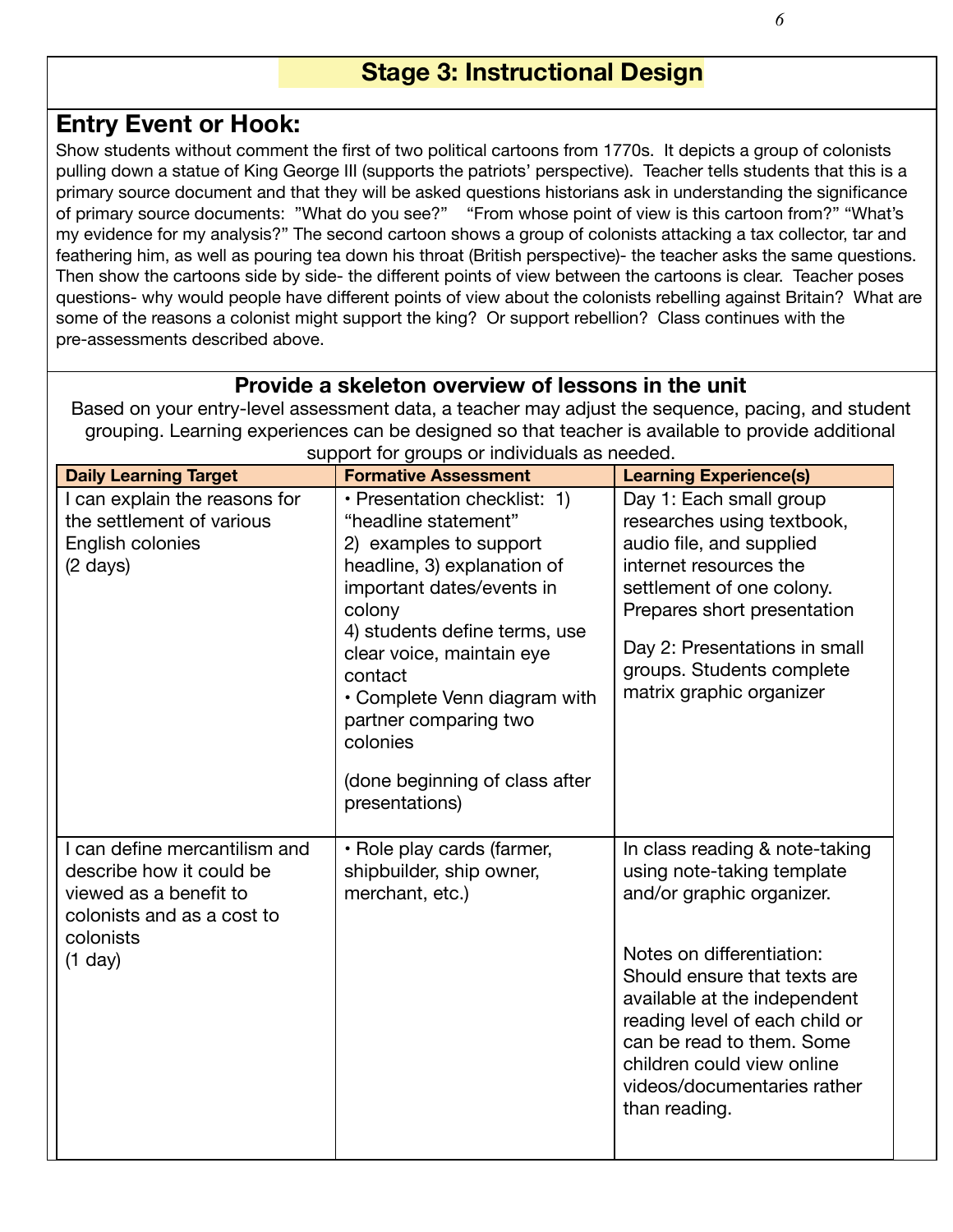| I can analyze the causes and<br>consequences of laws and<br>events in the 1770's and infer<br>different viewpoints<br>$(3 \text{ days})$                  | Each day: 1) take one event<br>from the chart, and do<br>mini-debate with whole class.<br>2) Pair groups and have them<br>pick another event to prepare<br>for mini debate by dividing<br>group into 2 patriots, 2<br>loyalists and 2 neutralists. 3)<br>Class holds mini-debates | Using textbook or other<br>resource, in groups of 3,<br>students complete<br>action-reaction chart defining<br>events and inferring<br>perspective of loyalist & patriot<br>on each event/law                                                                                   |
|-----------------------------------------------------------------------------------------------------------------------------------------------------------|-----------------------------------------------------------------------------------------------------------------------------------------------------------------------------------------------------------------------------------------------------------------------------------|---------------------------------------------------------------------------------------------------------------------------------------------------------------------------------------------------------------------------------------------------------------------------------|
| I can compare & contrast the<br>political cartoon of the Boston<br>Massacre with eyewitness<br>accounts of the event (2 days)                             | Read 2 paragraph explanation<br>of Boston Massacre in<br>textbook- Is this is a good<br>summary, why/why not?                                                                                                                                                                     | Students given cartoon and<br>asked to list all the things they<br>notice, explain what might be<br>meaning of cartoon. Read<br>(text-level appropriate)<br>eyewitness account- what's<br>different?                                                                            |
| I can correctly apply the terms<br>"radical," "moderate"<br>"conservative" to make a<br>generalization about a<br>person's political viewpoint (1<br>day) | Spectrum activity- "who would<br>be likely to say" students<br>respond to statement by<br>moving to spot in room labeled<br>"radical", "moderate"<br>"conservative"                                                                                                               | Mini-lesson on terms with<br>examples<br>Spectrum activity (see<br>formative assessment box)<br>Assign each student<br>role/character for final debate.                                                                                                                         |
| I can adjust the level of<br>complexity and tone of a text<br>to meet the needs of my<br>audience. (2 days)                                               | Jigsaw activity where groups<br>share their re-written texts to<br>groups that haven't read them<br>yet to see if they can<br>paraphrase the main ideas of<br>the acts.                                                                                                           | Working in groups, summarize<br>or re-write the texts of the<br>Quarter Act, Stamp Act, or one<br>of the Intolerable Acts in<br>modern, simple English,<br>potentially for younger<br>students.                                                                                 |
|                                                                                                                                                           |                                                                                                                                                                                                                                                                                   | Note on differentiation: when<br>using primary sources, it still<br>may be necessary to give<br>simplified, annotated, or<br>summarized versions (to<br>accompany original) to some<br>students, depending upon<br>difficulty of original text and<br>reading level of student. |
| I understand the factual<br>information I have about my<br>character and I can infer their<br>answer to the unit's essential<br>question (2 day)          | Create nameplate for character<br>with "quote" summarizing<br>his/her point of view about<br>separation from England                                                                                                                                                              | Day 1: Provide students with<br>written overview of factual<br>information about their<br>character/role. Students read<br>overview and use graphic<br>organizer to outline key facts.<br>Student may also conduct                                                              |

*7*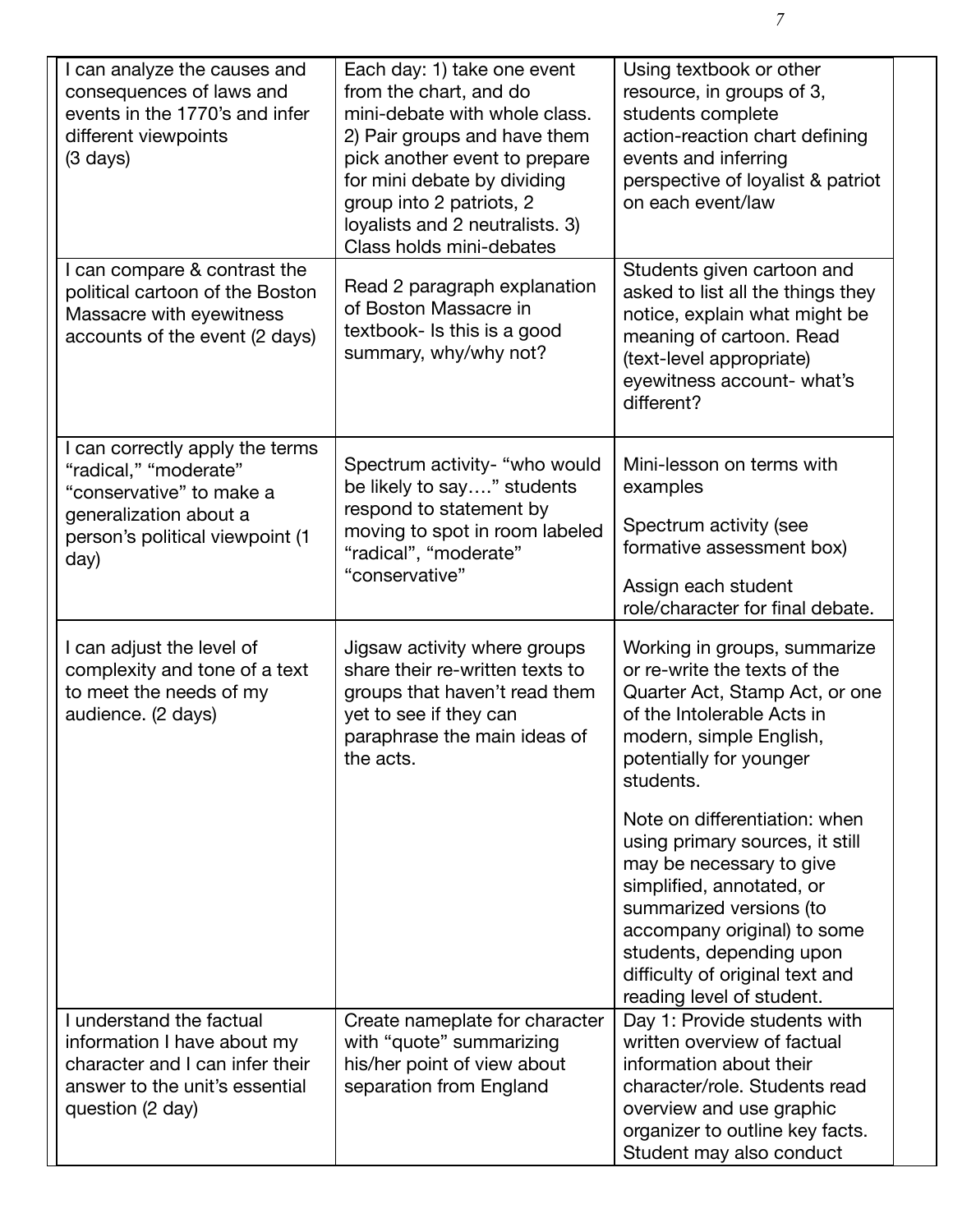|                                                                                                   |                                                                                                                       | additional research about their<br>character.<br>Day 2: Introduce your<br>character to class<br>Students in patriot, loyalist and<br>neutralist groups- what event<br>or issue would each person on<br>your team be most concerned |
|---------------------------------------------------------------------------------------------------|-----------------------------------------------------------------------------------------------------------------------|------------------------------------------------------------------------------------------------------------------------------------------------------------------------------------------------------------------------------------|
| I can work with others to share<br>ideas and develop arguments<br>/questions for our team (1 day) | Group task checklist and<br>student identified "what are my<br>next steps" list                                       | with, create chart<br>Use action-reaction chart from<br>earlier class and teacher<br>created "group task checklist"<br>to develop team<br>arguments/questions                                                                      |
| I can create an argument<br>based on a claim and<br>supporting evidence (2 days)                  | Conference individually with<br>students on thesis statement/<br>support for argument (graphic<br>organizer)          | Mini-lesson on claim/evidence<br>using John Adams' speech in<br>Boston Massacre trial.<br>Demonstrate how to use<br>persuasive essay/speech<br>graphic organizer. Work time                                                        |
| I can create a political cartoon/<br>poster which supports my<br>argument (1.5 days)              | Rough draft of cartoon/poster-<br>shared with teacher/peers for<br>feedback                                           | Mini-lesson on current<br>elements of current political<br>cartoons: exaggeration,<br>caricature, symbolism. Have<br>sample posters available as<br>models.<br>Meet with team to share ideas,<br>individual work time.             |
|                                                                                                   |                                                                                                                       | Note on differentiation: provide<br>stock drawings or access to<br>online cartoon development<br>website.                                                                                                                          |
| I know my role in the debate<br>and can support others on my<br>team.<br>$(2 \text{ days})$       | Self-reflection- what do you<br>see as your strengths in terms<br>of the debate, what will be<br>challenging for you? | Day 1: Team meets to create<br>schedule of arguments and<br>who will rebut arguments.<br>Practice speech and get<br>feedback from partner on<br>team.<br>Day 2: Brainstorm list of<br>potential arguments and                      |
| Debate begins- summative<br>assessment                                                            |                                                                                                                       | evidence from opposing sides.                                                                                                                                                                                                      |